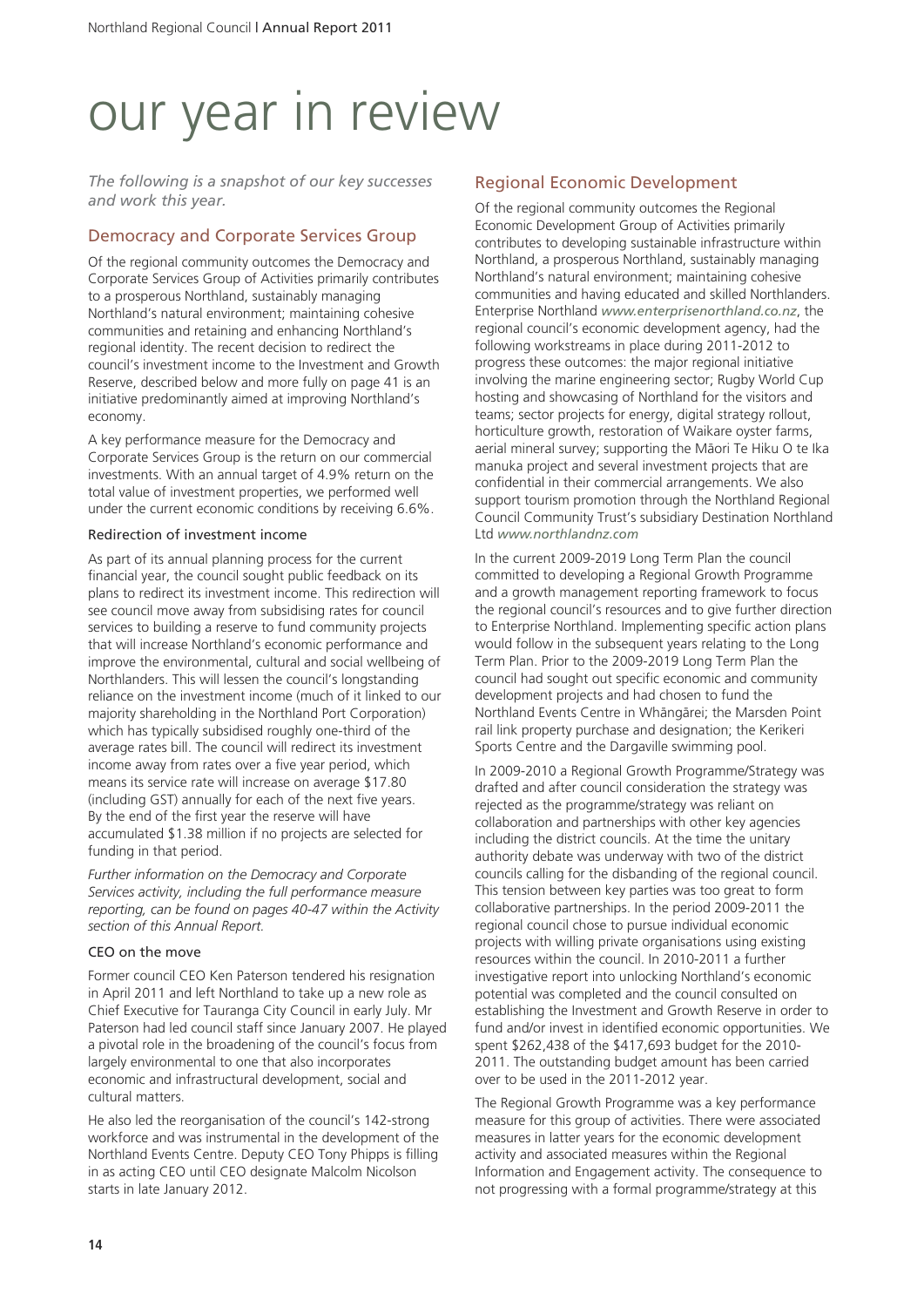time means the associated performance measures have not been achieved.

The next step is to focus our economic development efforts is to develop funding criteria for the new Investment and Growth Reserve and to develop some future milestones for the Economic Development activity in the new Long Term Plan for 2012-2022.

*Further information on the Regional Economic Development activity including the full performance measure reporting can be found on pages 60-68 within the Activity section of this Annual Report.*



#### Key infrastructure – Events Centre officially opened

One of the largest community infrastructure projects funded by your regional council in recent years – the Northland Events Centre – was officially opened by Governor-General Sir Anand Satyanand on 28 May this year.

Work began on the Okara Park, Whängärei-based Northland Events Centre in early 2009. It was funded by \$13 million from the Northland Regional Council and \$3 million from the Whängärei District Council. A subsequent \$2.5 million grant from central government was used to further enhance the multi-events centre, which hosted two matches during this year's Rugby World Cup.

The facility was completed by the regional council on time and under-budget with more than 80 percent of the \$18.5M project awarded to local businesses (actual spend was \$18,482,768). Contractor Argon Construction formally handed over the completed facility to the regional council in September 2010. In June this year, regional councillors finalised plans to officially hand over the centre to the Whängärei District Council – which is administering it through an independent trust. The regional council has appointed a representative to the trust.

### Build up to Rugby World Cup 2011

The local build-up to this year's Rugby World Cup (RWC) began in earnest in the 2010-2011 year with the council's regional economic agency Enterprise Northland playing a pivotal role, including providing a regional Northland 2011 co-ordinator. (Northland 2011 is the group co-ordinating the North's RWC 2011 planning and operational delivery. Its membership includes the Northland Regional Council, the region's three district councils and the Northland Rugby Union. It is also supported by local economic, sporting, tourism and business groups.) Funding expended in 2010- 2011 was \$221,686 compared to a budget of \$269,000. A further \$297,901 is committed for the 2011-2012 financial year.

Regional council staff provided support and assistance to Northland 2011, including development of the Northland 2011 website *www.northland2011.com* and the popular 'Paint It Red' campaign. The website offers background information about the tournament, the teams visiting Northland and more on how you, your school, club, business or other group can get involved. Council staff also helped set up Northland 2011's Twitter and Facebook accounts: *www.twitter.com/Northland2011* and *www.facebook.com/Northland2011*

#### Aerial minerals survey

Council's regional economic development subsidiary Enterprise Northland and GNS Science co-ordinated an extensive aerial mineral survey from funding secured from central government, the regional council (\$100,000) and the Far North District Council. The survey measured geomagnetic and radiometric data across the region. GNS Science is currently analysing the data to identify potential ore and water resources, soil types and unstable land.

## Resource Management Planning

Of the regional community outcomes the Resource Management Planning Group of Activities primarily contributes to developing sustainable infrastructure within Northland, a prosperous Northland, sustainably managing Northland's natural environment; maintaining cohesive communities and enhancing Northland's regional identity. Through scanning the horizon, gathering information, analysing and advising we influence and work with others to develop council policy and positions. The new Regional Policy Statement (RPS), currently under development, will be instrumental in assisting the council and other agencies to deliver further progress on achieving these community outcomes as the new RPS provides an opportunity to review the current balance between use, development and protection of Northland's natural and physical resources. The RPS is designed to ensure the region's natural and physical resources are sustainably managed. Once completed other regional council plans (Water and Soil, Air Quality and Coastal Plans) and the district councils' plans will need to give effect to the objectives within the new RPS. This is a new legislative requirement giving more alignment and consistency across the region.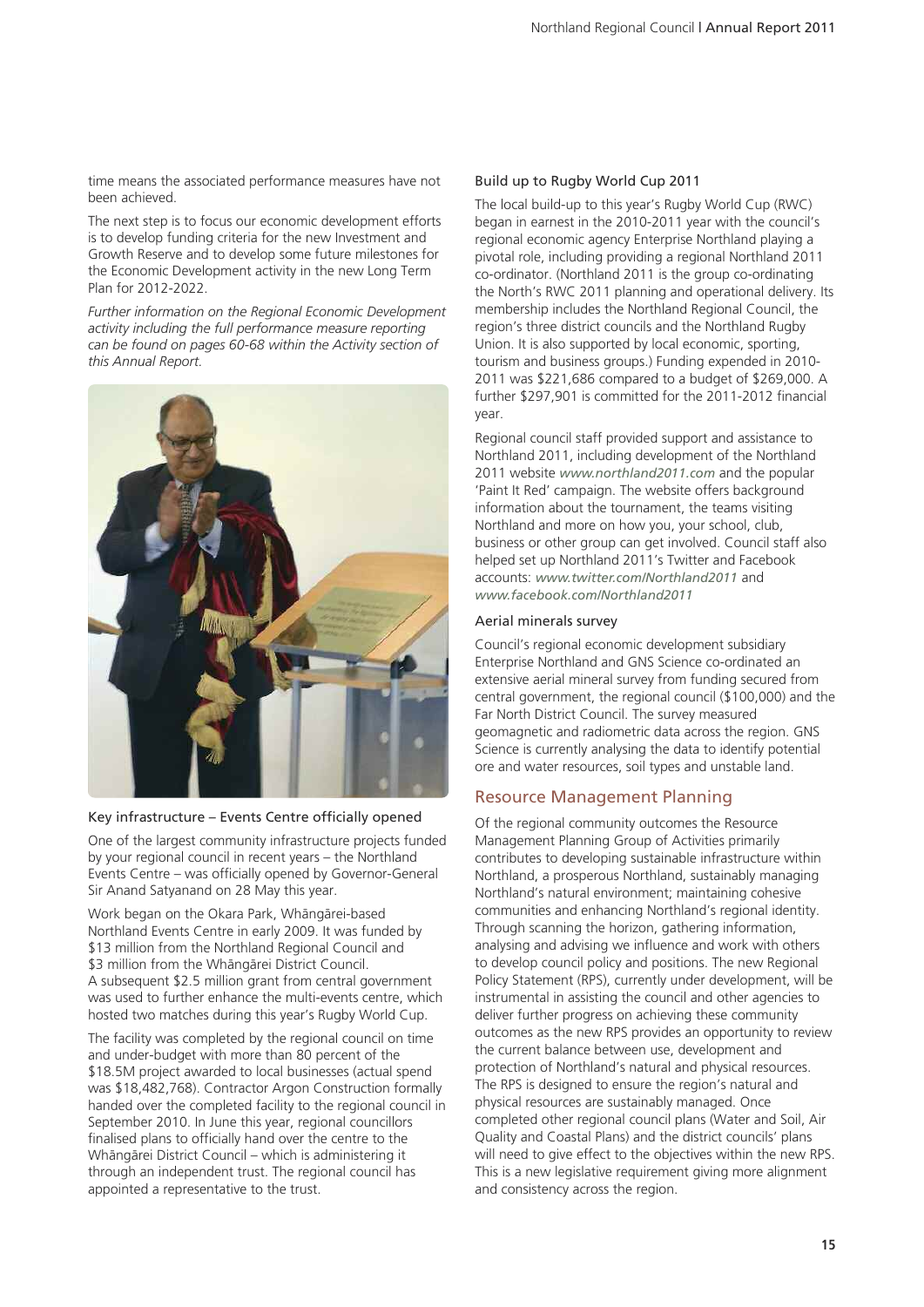

A key performance measure within this activity was to review the existing Regional Policy Statement; consider the feasibility of combining regional and district resource management plans and to complete changes to the regional plans when required (from either legislation or council resolution). The feasibility study into a combined plan for the region was completed in 2009. The one combined plan had some merit but it required the political buy-in of all four councils. Given the political climate at that time the council decided to start the development of the new RPS. Once the new RPS has been notified (released for formal public submissions and hearings) a combined regional council planning document will be pursued. The new RPS is currently on track for notification in May 2012. Milestones for the combined regional council plan will be developed in the coming year for inclusion in the new 2012-2022 Long Term Plan.

*Further details on the progress made in developing the new RPS is below. Further information on the Resource Management Planning activity including the full performance measure reporting can be found on pages 70- 80 within the Activity section of the Annual Report.*

## Regional Policy Statement – a plan for the future

Work to develop a new Regional Policy Statement (RPS) has been the prime focus for council's planning department over the past year. Development of a new RPS is a significant project that will span several years and is usually undertaken every 10-15 years. A draft discussion document was consulted on in December 2010 with the public providing feedback on the various issues explored. Summaries of the submissions were published and have helped guide development of a draft statement. A report outlining the draft regionally significant issues to tängata whenua was finalised in June and presented to the Tai Tokerau Iwi Chief Executives group in early June. Drafting of objectives, policies and methods for the draft Regional Policy Statement was underway at year end with a draft document due for release for informal public consultation in late 2011.

## **Consents**

The Consents activity primarily contributes to the following community outcomes: developing sustainable infrastructure within Northland; a prosperous Northland and sustainably managing Northland's natural environment. The activity includes providing advice to potential applicants and the processing of lodged consents.

A key performance measure within this activity is the efficient processing of consents as timeframes are important for developers and residents wishing to undertake a project or develop their business. The council issued 1284 resource consents (up 155 on the previous 12 months) for both industrial and private developments across the region. Among significant projects processed during the year was the Whängärei District Council's emergency sewage discharge from the Okara Pump Station. Despite the additional workload, the Northland Regional Council maintained an excellent performance record, processing 98 percent of consent applications within statutory timeframes.

*Further information on the Consents activity including the full performance measure reporting can be found on pages 90-94 within the Activity section of this Annual Report*.



## Environmental Monitoring

The Environmental Monitoring Group of Activities primarily contributes to the following community outcomes: Northlanders are safe and healthy; developing sustainable infrastructure within Northland; a prosperous Northland; sustainably managing Northland's natural environment; maintaining cohesive communities and Northlanders having access to recreational and leisure opportunities. Water quality across the region has a high profile as an indicator of the region's wellbeing and has a significant focus within the council's monitoring efforts. As the only sub-tropical region in New Zealand and home to an abundance of coastline and harbours, having safe and accessible water recreational activities (including shellfish gathering) is important to Northlanders and our visitors.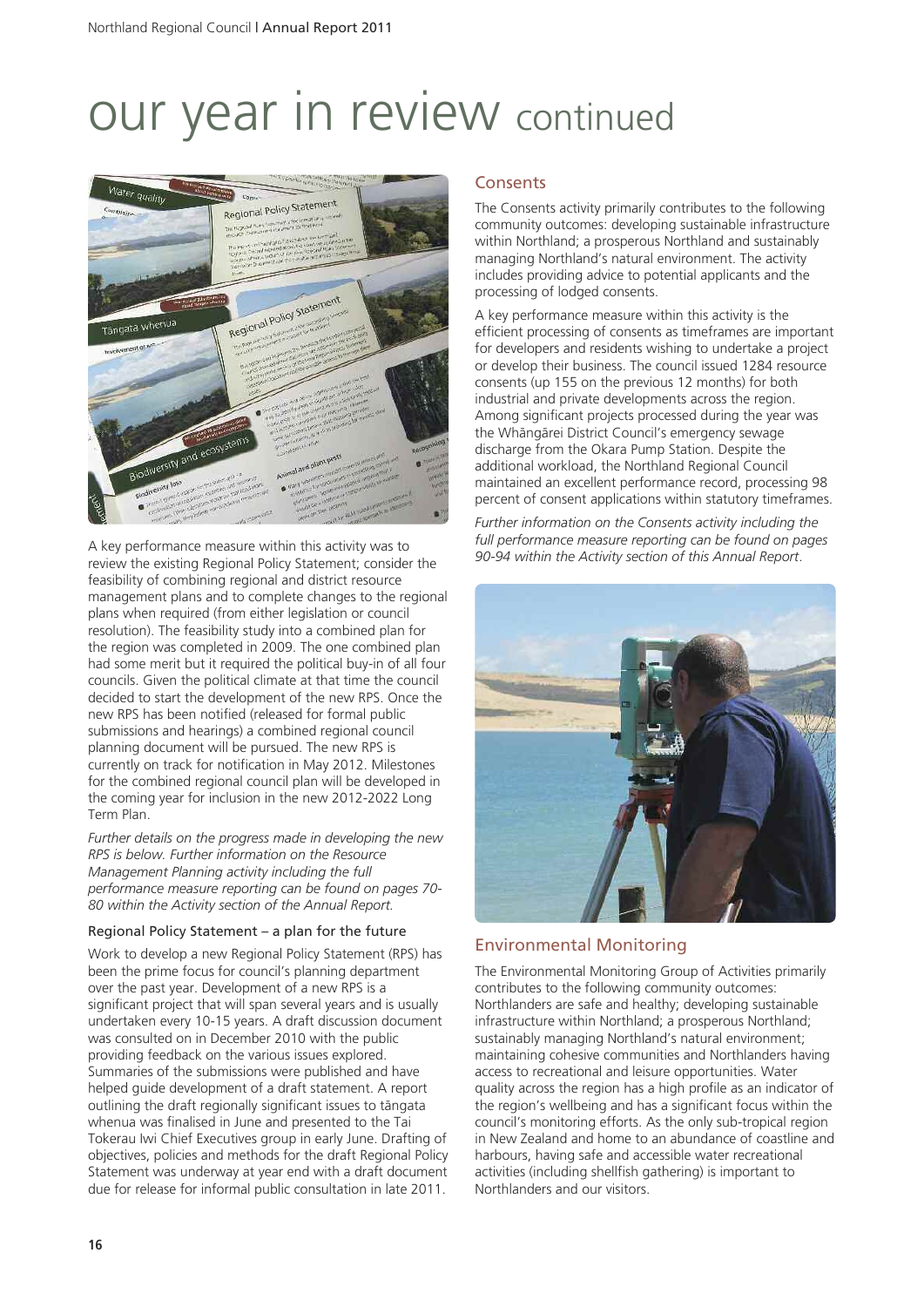

Having safe water sources for drinking water and sufficient quantities for economic opportunities is a high priority for the council. The monitoring department provides invaluable information on our current situation and trend analysis on past data that is used by the planning and consents departments when revising plans and issuing consents.

We also maintain a 24/7 incident response service (0800 504 639), conduct environmental assessments of industrial and commercial sites, and maintain a register of sites with hazardous industries or activities. *www.nrc.govt.nz/waste*

Key performance measures within this activity were to meet New Zealand guidelines for river, groundwater, lake beach, harbour and estuary water quality; monitoring all the necessary discharge consents and taking enforcement action on significant non-compliance; responding to calls on our environmental hotline and providing an on-call 24 hour, seven day a week service for incidents involving hazardous substances. Progress with some of the water quality programmes and initiatives, including improved compliance rates for farm dairy effluent consents, is described below. The council's Annual Monitoring Report (AMR) is available on the council's website at *www.nrc.govt.nz/amr* and provides substantial information on the monitoring results and trends.

The environmental hotline handled 1057 calls during the year compared to 979 the previous year. The highest categories of incidents were similar to the previous year and included air pollution, burning or smoke-nuisance related. The majority of the reported incidents did not require significant follow-up, were the result of natural events, had only minor effects or were allowed under legislation and regional plan rules. This year 12% were referred to other agencies for action and seven percent had enforcement action taken by the regional council.

*Further information on the Environmental Monitoring activity including the full performance measure reporting can be found on pages 96-115 within the Activity section of this Annual Report.*

## Water quality – still a top priority

Water is one of Northland's most precious natural resources and much of council's work revolves around it. Our rivers and streams provide habitat for a range of indigenous flora and fauna, as well as being an important water supply for communities, industry, horticulture and agricultural demands.

Northlanders also value our region's water resources for the important recreational, aesthetic and cultural values they offer.

Pollution enters rivers and streams directly from industrial discharges, and indirectly when rain creates runoff over the land, which then enters our waterways. Because our rivers are comparatively small, they have little capacity to dilute contaminants. As the majority of Northland's rivers flow into harbours rather than open coastline, poor river water quality can also affect the health of our harbours.

Water quality monitoring of rivers and streams is done at 35 sites throughout Northland as part of the state of the environment monitoring network. Water quality is monitored monthly for a range of properties such as bacteria and nutrients. Changes in the water quality of Northland's rivers and streams during the past year were:

Water clarity – water clarity measures how clear or cloudy the water is. Poor water clarity affects a river's suitability for swimming and stream life. In 2010-2011, water clarity improved at 17 sites and decreased at 11 sites. Once again, clarity was poorer in areas with a lot of erosion like the Utakura, Ruakaka and Paparoa Rivers and was typically worst after heavy rain. However, long-term trends show that there are improving trends for water clarity at 29 percent of sites with more than five years' worth of data.

*E.coli* bacteria – low levels of bacteria are present in freshwater as a result of natural processes such as plant decay. However, land-use practices and human activity can increase bacterial levels. Water contaminated by human or animal faeces may contain a range of disease-causing viruses, bacteria and protozoa. These can pose a health risk to swimmers, other recreational water users and from eating shellfish.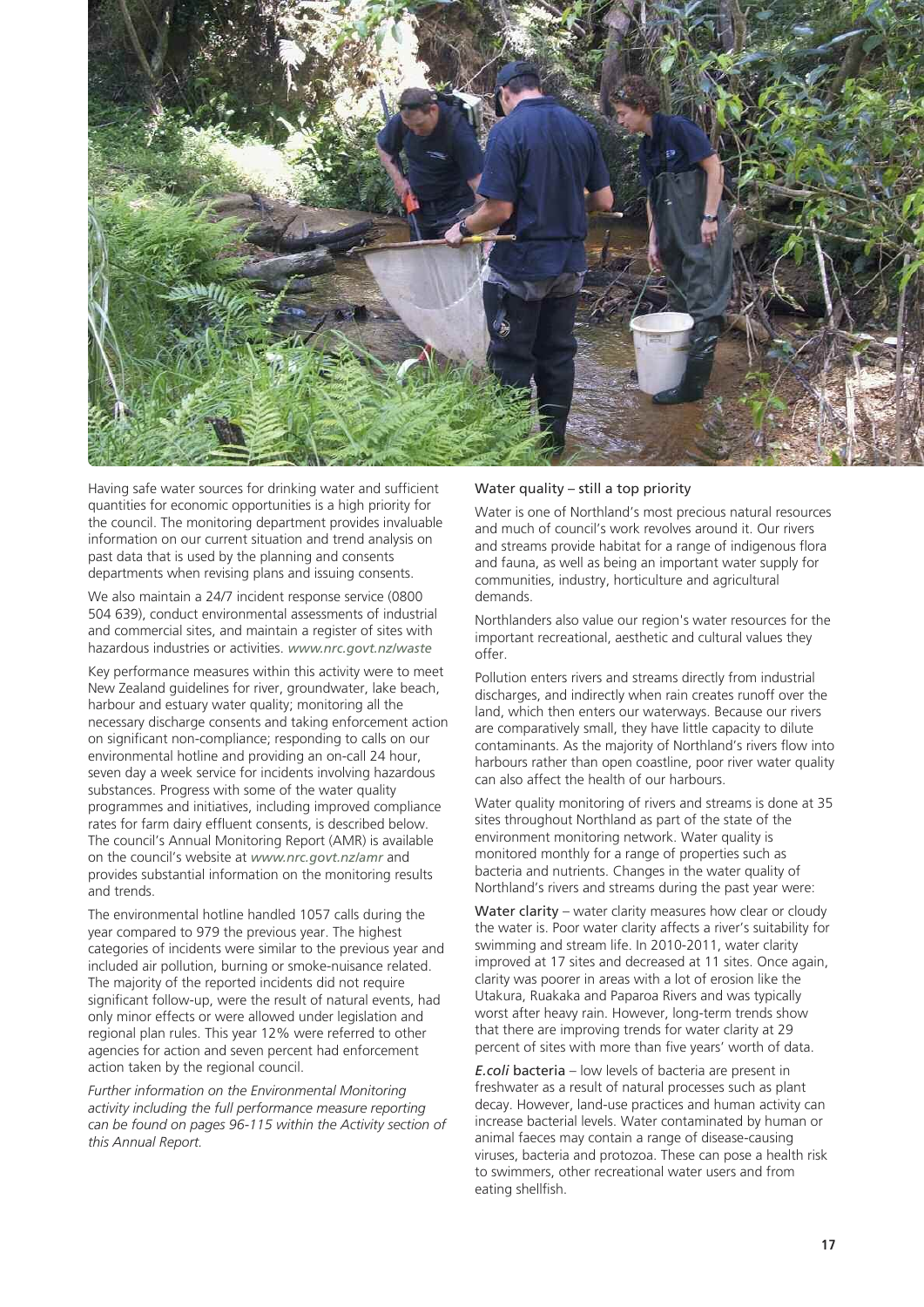In 2010-2011 *E.coli* concentrations improved at 18 sites and declined at five sites. We investigated five sites with consistently high bacteria levels to try to isolate where they were coming from. Initial results indicate the main source is herbivores. Where faecal contamination is from natural sources like birds little can be done to solve the problem. But when the source of contamination is non-avian, council staff liaise with landowners to discuss and implement land management options to ultimately reduce contamination. Further monitoring will continue in 2011-2012.

Nitrogen and phosphorous – both of these naturallyoccurring elements are needed by aquatic plants and algae for growth. However, if too much nitrogen and/or phosphorous enters a river as pollution, it can lead to extensive algal growths which then impact on aquatic life.

When compared to the previous year, total Nitrogen concentrations improved at 12 sites and declined at nine. Long-term trends show that there are improving trends for total nitrogen at 18 percent of sites with more than five years worth of data. Total Phosphorus concentrations improved at 17 sites and declined at five sites. (The latter is partly due to Northland's phosphorus-rich sandstone and mudstone catchment geology which provides a naturally high background level of phosphorus to streams. However, long-term trends show improving trends for total phosphorus at 65 percent of sites with more than five years worth of data.)

### Otaika pilot programme - helping prevent future over-allocation of water

More than 200 landowners in Whängärei's Otaika catchment provided details of their water use in late 2010 and early 2011 as part of a pilot programme designed to ensure we don't over-allocate our region's water resources in future. Our rules allow people to take reasonable amounts of water each day for domestic, stock and other uses without requiring resource consent. However, we need to know – and record – the combined impact that both permitted takes and those allowed under resource consents are having on Northland's water resources; its rivers, streams, lakes and groundwater.

One of the main drivers behind the proposal is to make sure there's enough water available in future to ensure those already getting it as a permitted take can continue to do so. We sent out about 650 questionnaires to people living in the Otaika catchment in late 2010 asking them where they got their water from (including those on town supply), how much they took in an average day and what they did with it.

We chose the Otaika catchment as the location for our 'Sustainable Water Allocation Project' pilot because it's both relatively small – with only several hundred landowners – but also boasts a good mix of uses from domestic to horticulture and farming. Of the 200-plus responses, about a quarter got their water from river or springs and about a dozen from groundwater. The rest were either on tank water or town supply. We had estimated about four to six litres of water a second was being taken as a permitted use from the Otaika catchment, the results largely confirming that.

The National Institute of Water and Atmospheric Research (NIWA) is now doing a study for us to establish ecological flows in the Otaika area. Once complete, this will allow us to determine how much water is available for further allocation. Any lessons learned from the Otaika pilot project could be rolled out to other areas on a catchment by catchment basis in future. The pilot project's budget was \$110,000 and we spent \$73,285.

## Safe summer swimming

The Northland Regional Council has been monitoring bacterial levels at popular swimming spots over the summer months for more than a decade. This annual programme is a joint project between the council, the Northland District Health Board and Northland's three district councils and aims to let the public know how safe water is for swimming.

Some sites are not always safe as water can sometimes be contaminated with human or animal waste, especially after heavy or prolonged rain.

Monitoring of 61 coastal sites and 24 freshwater sites was carried out from November 2010 to March 2011. Results were posted on the council's website with colour-coded 'green', 'orange' and 'red' dots showing whether the sites were safe for swimming.

A total of 22 coastal sites were safe for swimming all the time. Another 21 were safe all but one time and another 16 on all but two of the times sampled.

Overall, fewer freshwater sites met the safe criteria for swimming 100 percent of the time in 2010-2011 compared to the previous year. (However, this was largely due to three major rainfall events. Increased runoff after these accounted for 35 percent of non-compliance.)

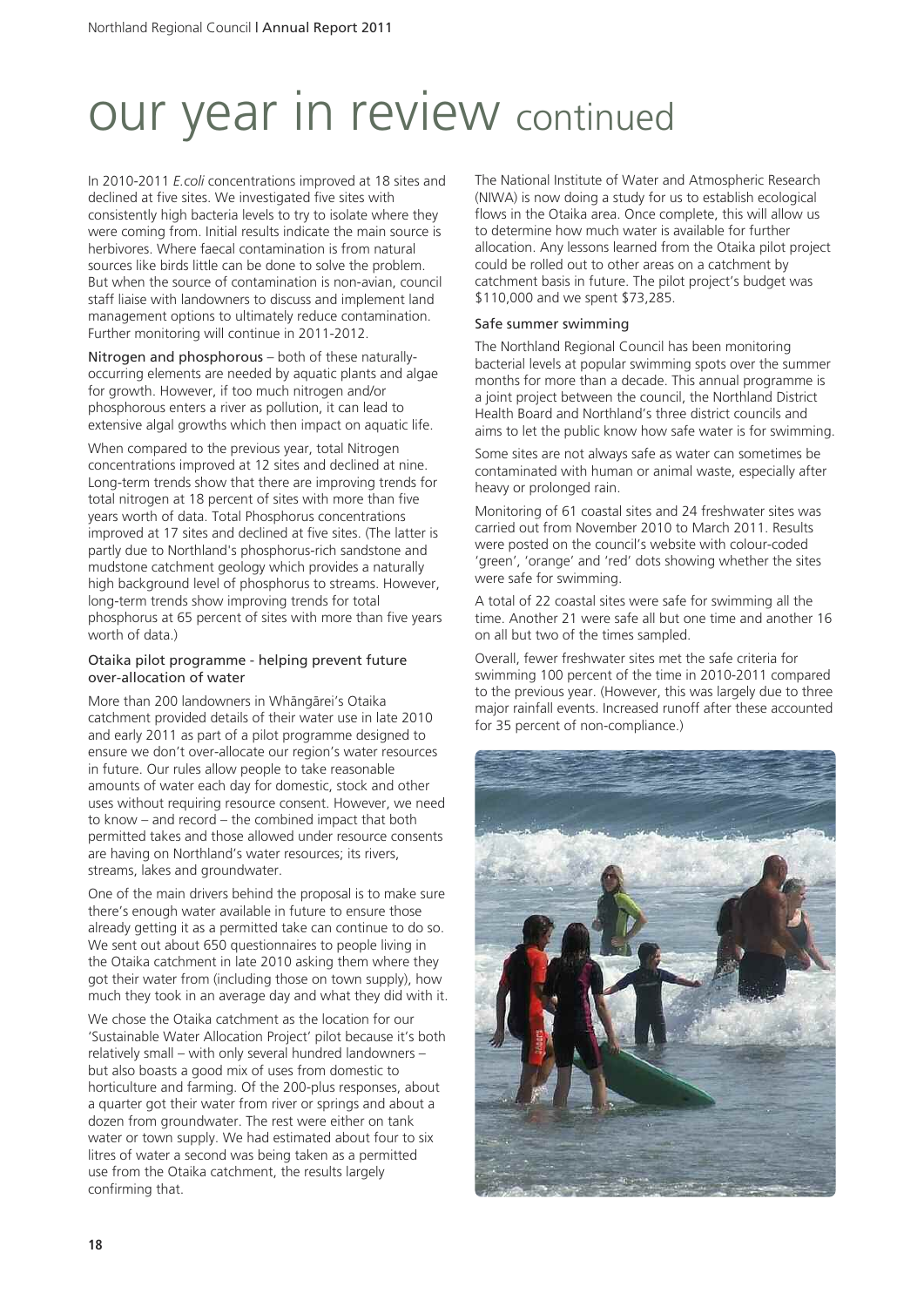Four freshwater sites met the safe criteria all the time, two all but one time and nine on all but two occasions. Seventeen sites were investigated to find the source of faecal contamination. This revealed 14 were contaminated by wildfowl like ducks or gulls from time-to-time. Ten sites were contaminated by faecal material from herbivores, five with dog faecal material and two sites by human waste. Where the contaminants are herbivores council staff liaise with landowners to discuss and implement land management options to ultimately reduce contamination.

#### Compliance with resource consents

Under the Resource Management Act we have responsibilities for the control of activities that may have a negative effect on our environment. Activities like discharging a substance to air or water are controlled by rules in our regional plans, and if required, by resource consents. In order to make sure that activities are not having an adverse effect on the environment, we monitor compliance with these rules and the conditions of resource consents.

When an activity is monitored, it is graded according to its level of compliance. Activities can be:

- Fully compliant within the rules or resource consent limits;
- Have minor non-compliance some evidence of minor/actual, or potential for minor effect on the environment; and
- Significantly non-compliant. In these cases council can take enforcement action to stop an activity, or fine or prosecute a serious offender, and restore the affected area.

In 2010-2011, 65 percent of consents monitored were fully compliant (last year 66 percent), 24 percent had minor noncompliance (last year 25 percent) and 11 percent were significantly non-compliant (last year nine percent).

The council instigated four prosecutions – one for drainage and vegetation clearance in a wetland and three farm dairy effluent discharges.

#### Farm Dairy Effluent monitoring

The Farm Dairy Effluent (FDE) monitoring programme is the council's single largest compliance monitoring programme, accounting for almost 25 percent of all the activities we monitor. In 2010-2011 it had a budget of \$185,000 (with an actual spend of \$186,882). All farms are inspected at least once per season. Follow-up inspections are also made to all farms found to have significantly non-compliant discharges.

The aim of the programme is to monitor the effects of the approximately 13,000 cubic metres of farm dairy effluent produced daily during the milking season and protect water quality by promoting and enforcing compliance with standards set in resource consents and regional plan rules. The current FDE monitoring programme encompassing compliance monitoring, enforcement and the promotion of best practice is proving effective in gaining substantial improvements in farm dairy effluent management in the



region. There are now very few farms across Northland that have not upgraded or improved their farm dairy effluent treatment/disposal systems over the last five years.

The positive trend of increasing full compliance and decreasing significant non-compliance continued again last season. There has been an approximately six percent decrease in the number of significantly non-compliant farms over the last two years. Another positive trend for the consented farms is the increasing number of farms which now have hybrid systems (treatment ponds plus land application). This means less effluent is discharged to water. There are now about 250 consented farms with hybrid systems. All farm dairy effluent consents will be renewed between 2008 and 2011.

#### Non-consented farms

The grading system for the 2010-2011 monitoring season was changed. Previously, farms with no, or inadequate, contingency storage were graded minor non-compliant. However, in 2010-2011 farms that still had insufficient storage were graded as significantly non-compliant, affecting approximately 40 farms. At least a quarter of these farms have already made contact with regional council staff to get the dimensions required for pond storage and a number of storage ponds have already been constructed.

This monitoring season saw the issue of 138 abatement notices and 144 infringement notices (the latter carrying a \$750 fine). Three prosecutions have also been initiated.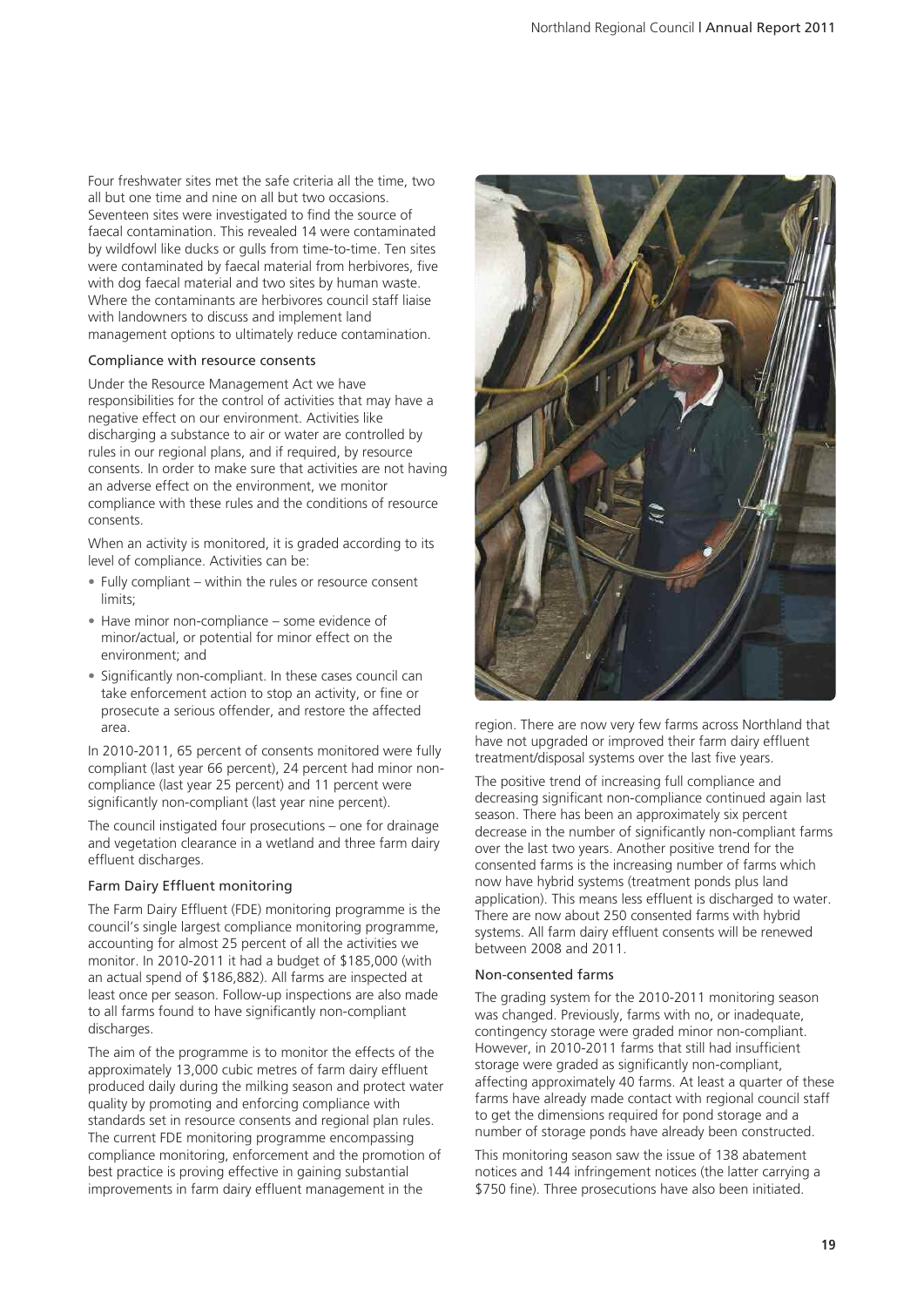## **Biosecurity**

The Biosecurity Group of Activities primarily contributes to the following community outcomes: a prosperous Northland; sustainably managing Northland's natural environment; Northlanders having access to recreational and leisure opportunities and retaining and enhancing its regional identity. Controlling pest animals and plants protects our native flora and fauna and the environment that is valued by Northlanders. Biosecurity is about protecting our environment, economy and way of life from the harmful impacts of pest animals, pest plants and diseases. The regional council works with other agencies and communities to control certain pests, remove others and identify new pests for attention. The method of pest control depends on the severity of the problem. Some pests are so well established we can only keep the numbers low; others that are less established can be isolated to certain areas and where the infestation is caught early we can aim to remove the pest altogether. The council works with landowners to target regional pest plants and animals and helps the rural economy by controlling possums to stop the spread of bovine Tb. *www.nrc.govt.nz/nasties*

Twenty-five projects to protect high value private forest from pest animals (possum, rats, mustelids and cats) were funded through the Environment Fund this year. We now have 36 Community Pest Control Areas established where neighbours and communities have banded together to control pests within a particular site. Both funding streams are incentives to get the community and private landowners involved in pest management as council resources alone cannot battle the problem in a sustainable manner.

A key performance measure for this activity was the five year review of the council's Pest Management Strategies and development of annual operational plans for each of the regional pests identified. The new strategies were completed in 2009-2010; the operational plans were developed during 2010-2011 and completed in August 2011. A new marine pest strategy was adopted and a

surveillance plan has been completed to guide future survey activities and monitoring. There were 24 pests added to the 2010-2015 Pest Management Strategies due to submissions and assessments by council officers and included: Exclusion plants – Asiatic Knotweed, Cathedral Bells, Holly-leaved Senecio, Purple Loosestrife; Eradication plants – Akebia, Climbing Spindle Berry, Mickey Mouse Plant, Mile-A-Minute, Monkey Musk, Royal Fern, Yellow Flag Iris; Community Pest Control Area plant pests – Blue passion flower and Green cestrum; Risk assessment plant pests – Norfolk Island hibiscus, English ivy, Fork-leaved hakea, Himalayan feather grass, Dusky coral pea, Lily of the valley vine, Chinese windmill palm; Suppression animal pests – Myna, Magpie; Risk assessment animal pests – Rainbow Skink and Caudo.

*Further information on the Biosecurity activity including the full performance measure reporting can be found on pages 130-135 within the Activity section of this Annual Report. Progress on specific initiatives underway by the regional council, its funding partners and the community are summarised below.*

### Tackling pests - Community Pest Control Areas

The council works in partnership with local communities and industry to promote pest management and facilitate pest control. One of the more effective ways we can partner with our communities to tackle pests is through Community Pest Control Areas (CPCA).

There are now 36 CPCA plans underway in Northland which target pest ants, animals and weeds. These represent more than 800 owners and cover 32,675 hectares of private land involving individuals, community trusts and Mäori shareholder land. The scheme requires a signed management agreement between the council and landowners in which the council agrees to the initial knockdown of pests and subsidises a share of the maintenance costs over five years. After the first year the landowner accepts an increasing share of the control costs so that by year six the community is maintaining the project using its own resources.

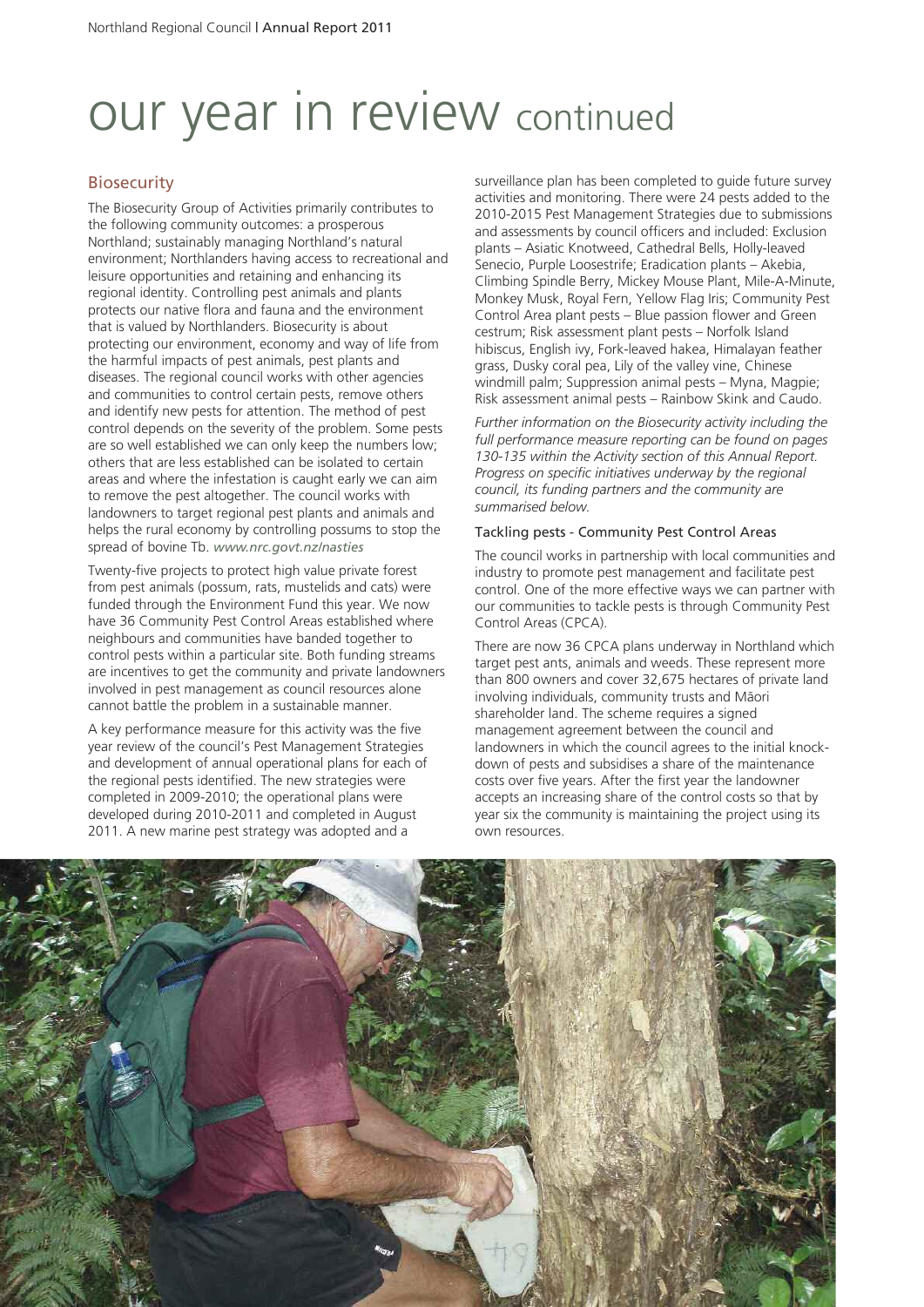

#### New tiny eco warriors battling for North

Unseen by all but a few, a host of tiny eco warriors is battling hard for Northland's environment on our behalf.

Biological control is the use of naturally-occurring enemies and diseases to control pests and weeds. It's not designed to eradicate a species but aims to keep populations at low levels.

In 2010-2011 further progress was made in establishing nursery sites for biological control agents, releasing and identifying new agents and nurturing existing agents in Northland. New Northland releases of weed biological control agents included three releases of the tobacco weed lacebug, two of the Tradescantia leaf beetle, and the release of the broom gall mite and the nodding thistle crown root weevil.

These have involved local landowners, conservationists and weed control groups, the Department of Conservation and the Northland Regional Council.

Working with the New Zealand Feijoa Association, we also secured \$16,450 funding from the Ministry of Agriculture's Sustainable Farming Fund to help meet some of the initial costs of a trans-Tasman search for natural enemies of the guava moth. The larvae of this moth infest and ruin a range of soft fruit and nuts from Northland to the Waikato. The pip fruit, summer fruit and macadamia industries are also contributing funding towards the project – expected to take 12-18 months – as are the Waikato Regional and Auckland Councils.

#### Rice grass project shows promise

Another major council biosecurity project – and one now showing pleasing progress – has been the ongoing collaboration with the Ministry of Agriculture and Forestry Biosecurity New Zealand (MAFBNZ) to contain Manchurian rice grass. The regional council's budgeted contribution was \$246,002 for the year with \$270,763 spent. The overspend was offset with funding from MAFBNZ.

This plant is a major invader of wetlands, river margins and poorly drained pasture and has been recognised as a pest plant of national importance. It's widespread in the Kaipara district and covers approximately 500 hectares, with the main infestation found next to the Northern Wairoa River and its tributaries.

Almost three years into the major \$1 million-plus campaign to tackle this pest plant, we're beginning to turn the tide in our favour. There are now more than 300 individual sites covering approximately 90 hectares included in the programme. The early years of the programme targeted outlying sites first, to prevent further spread, before we began pushing into more heavily infested areas alongside the main rivers, streams and drainage canals.

This work involves spraying with herbicide in spring and autumn, mostly by ground-based contractors, with helicopters used where access is difficult. Four contractors who undertook control work during previous years were reengaged and treated a large number of new sites this year, as well as carrying out follow-up spraying at all previously treated sites. (Once a site is included in the programme ongoing follow-up treatment is required for several years to ensure complete eradication).

Work has now progressed to the point where the programme can turn its attention to some of the more heavily-infested areas. In 2010-2011 control work included more than 1000 hours of contract labour and saw many thousands of litres of herbicide applied.



**Manchurian Wild Rice Density Levels (145 outlier sites)**

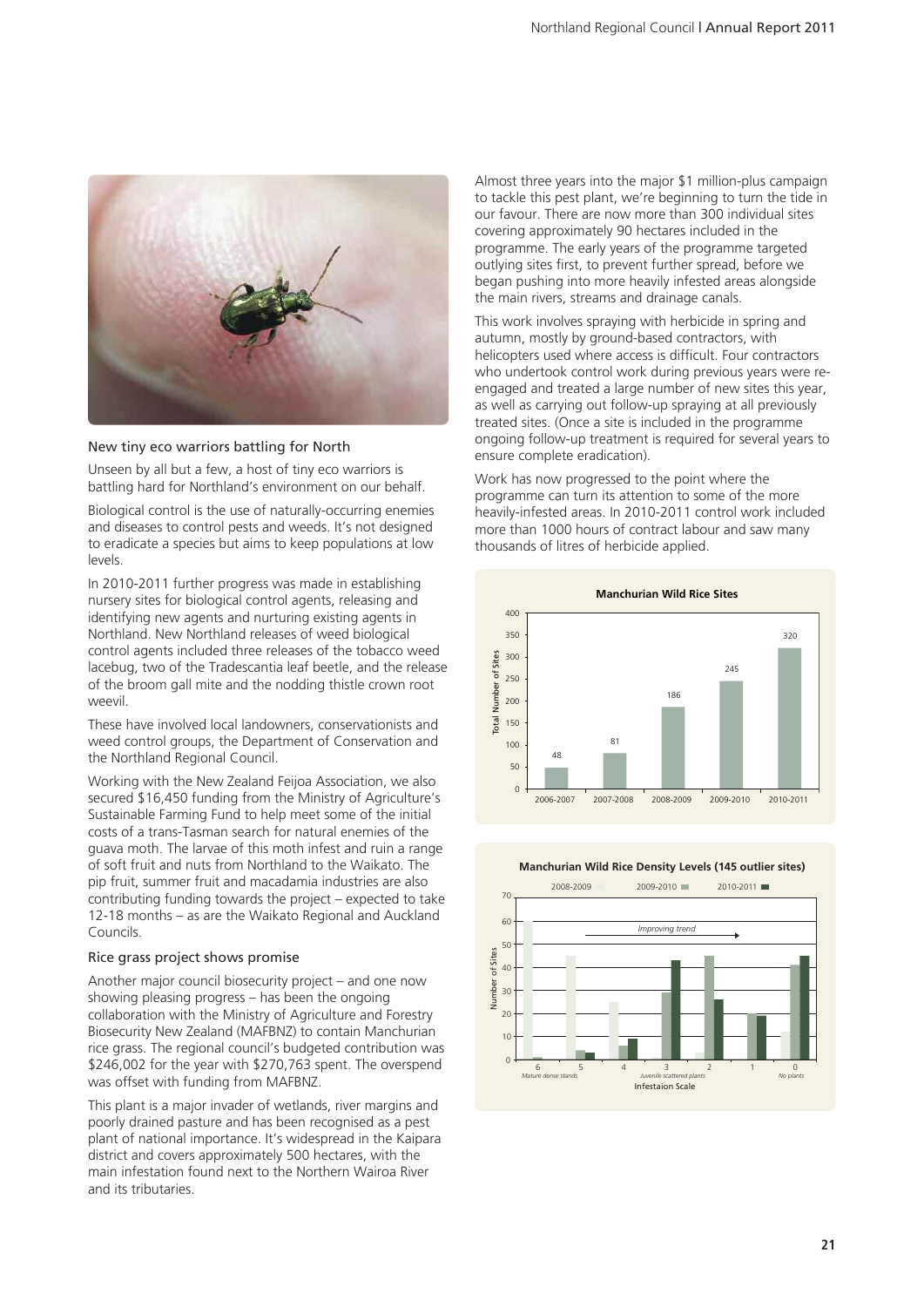# Land and Rivers

The Land and Rivers Group of Activities primarily contribute to the following community outcomes: Northlanders are safe and healthy; a prosperous Northland; sustainably managing Northland's natural environment; developing sustainable infrastructure within Northland. The region's rivers can put homes, farmland, jobs, livelihoods and property at risk from flooding. We help communities protect themselves from the effects of flooding. The council's priority rivers project has been a significant focus since 2009 with river management plans being developed for each of the 27 identified priority rivers. The plans detail the current flood risk and identify options for reducing the risk. Implementing these plans will reduce flooding and the associated dangers and environmental problems associated with flooding. Progress on the river management plans made over the past year is described further below and further information on the plans is available on our website at *www.nrc.govt.nz/floodplans*

We encourage landowners to recognise the economic and social value of managing land in a way that will protect the resource and meet the needs of current and future generations. The Northland Regional Council works with landowners to develop sustainability and property conservation plans with rural community groups.

The council's Environment Fund, approximately \$500,000 each year, is used as incentive funding to assist landowners with sustainable land management projects and biosecurity projects in the following priority areas:

- Wetland and lake protection and enhancement.
- Soil conservation/erosion control, including the supply of poplar and willow.
- Water quality improvement, particularly in problem bathing water catchments that includes dairying and dry stock farm riparian fencing.
- Coastal, which includes the protection and enhancement of dunes, estuaries and salt marsh.

Landowners can only be considered for funding providing they agree to a three year maintenance agreement.



Key performance measures within this group of activities included the development of the 27 river management plans; implementing priority actions identified in the plans and managing the Awanui River Flood system. All 27 plans were completed by November 2010 (five months behind a very ambitious timeframe) and detailed risk reduction works for Kaeo/Whangaroa and Whängärei CBD were identified and included in the 2011-2012 Draft Annual Plan in April 2011 for consultation with the respective communities. Investigations into managing flooding in the Kaihü River Valley were progressed with full designs expected for consideration in the Long Term Plan public consultation in March 2012. Works, including stop banks for Kaeo, were approved by the council and will be constructed in 2011- 2012. Management outcomes for the Awanui River Flood system included surveying all stopbanks for the asset management plan, upgrading the hydraulic model of the scheme, completion of the annual maintenance works and an upgraded pre-feasibility study for the replacement of Donald Bridge. The annual maintenance works ensure the river is clear of obstructions to the flow of water, improving the efficiency of the river and reducing the risk of flooding.

*Further information on the Land and Rivers Group of activities including the full performance measure reporting can be found on pages 116-129 within the Activity section of this Annual Report.*

## Flood protection and priority rivers projects

River management plans have now been developed for all 27 rivers or groups of streams in council's Priority Rivers Project. (The project aims to reduce the flood hazard risk in 27 priority rivers throughout Northland.)

The plans contain information relating to the catchment and flooding including:

- Catchment description.
- River modelling results, including flood maps.
- Flood risk management, including identification of high risk areas.
- Conceptual flood risk reduction options.

Council officers consulted with each affected community on the draft plans via a series of public meetings and hui throughout the region during September – November 2010. River Management Liaison Committees have been established for urban Whängärei (Hätea and Raumanga Rivers), Awanui, Kaihü, Kaeo-Whangaroa Stream and Kerikeri-Waipapa. These committees have been assisting the council with the development, refinement and implementation of river management plans since their inception. These plans are the starting basis for implementation of flood risk reduction measures.

## Soil conservation programme set up

Council's ongoing Priority Rivers Project has been the catalyst for a number of soil conservation initiatives this year. While the rivers project mainly centres on the prevention of flood damage, it also identified a need for erosion control and sediment management in those areas.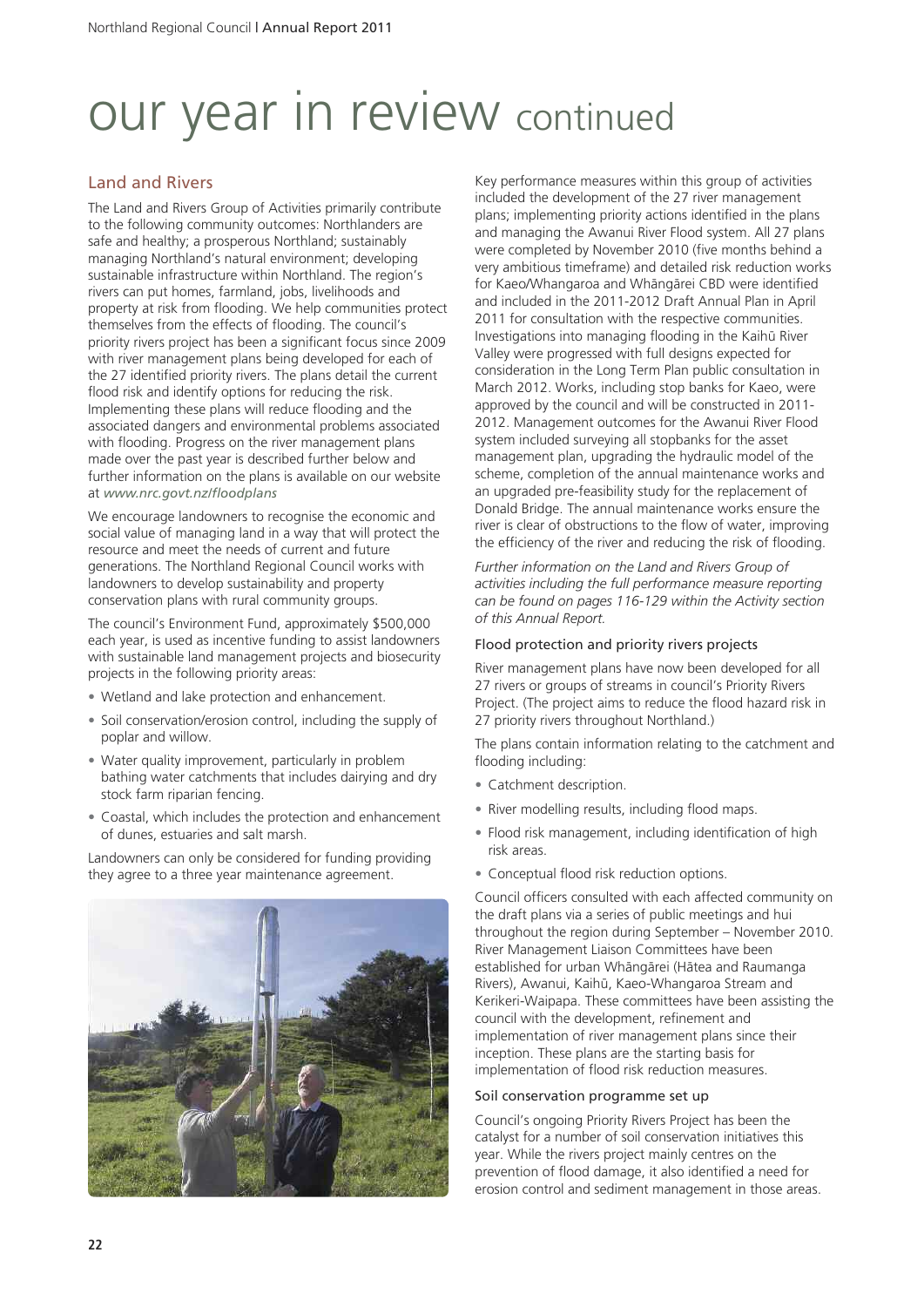

Work has included mapping areas of high erosion risk as well as identifying soil conservation and erosion/sediment control issues and options to deal with them.

Staff also assessed the effectiveness of past soil conservation and sediment/erosion control initiatives and identified opportunities for improvement. These include:

- Focusing resources on priority clusters of erosion-prone land via a soil conservation plan approach.
- Identifying other high priority soil conservation catchments outside Priority Rivers areas.
- Improved promotion of soil conservation and erosion/sediment control generally.

We also introduced a new soil conservation funding stream through our Environment Fund and produced several new soil conservation brochures.

# Environment Fund

Council's Environment Fund has provided more than \$3 million since 1996 to help people improve and protect Northland's natural environment.

A total of 57 Environment Fund projects were completed in the 2010-2011 financial year using council funds of \$519,191. Twenty of those projects were from the Far North, attracting 38 percent of the funding, another 21 were from the Whängärei district (37 percent of funding) and the remaining 14 projects (attracting 25 percent of funding) from the Kaipara.

The most popular projects during 2010-2011 were fencing (primarily of streams and wetlands to improve water quality and ecosystems), biodiversity, soil conservation and erosion control.

In order to improve accessibility, changes were made in the 2009-2010 year which means people can now apply for funding for worthwhile projects almost year-round, rather than inside a previously much smaller 10-week application window. This change proved very popular in the 2010-2011 year and it's hoped it will give additional support for reaching the Dairying and Clean Streams Accord's targets, particularly for water quality.

### Poplar pole partnership

In June the council was able to announce half the estimated 4000 poplar poles needed annually for Northland erosion control work were expected to be sourced through new partnerships between it and a number of local growers throughout Northland. Alternative supplies were needed after Northland's only specialist poplar nursery at Parakao, northwest of Whängärei closed. The closure left locals – and the regional council – looking for an alternative supply of poplar poles. The council called for expressions of interest from people interested in working with it to develop a local source or sources of poles earlier this year.

As well as helping to prevent erosion, poplars provide timber, good shelter and stock fodder and can remove pollutants from the soil. Soil conservation projects are one of several funding streams given priority through the Environment Fund, which sees the council meet up to half the costs of qualifying projects.



### Mangrove management

After strong public support in last year's annual plan, council began work to identify and support the active management of mangroves in areas where they are negatively impacting on flooding, drainage and amenity values. The council provided \$120,000 to support community-led initiatives (\$53,000 spent in 2010-2011 with the remainder carried over for completing the projects in 2011-2012.

Ten projects have been either partly or fully funded for support with assessments of the environmental effects and resource consent application costs. For the projects that successfully go through the programme and are granted resource consent for the removal of mangroves, it is expected that the communities benefiting from this work will pay for the actual physical removal of mangroves in their area.

The council intends to assess the effectiveness of this programme before considering any further funding to similar future programmes. An update will be provided in the 2012-2022 Long Term Plan.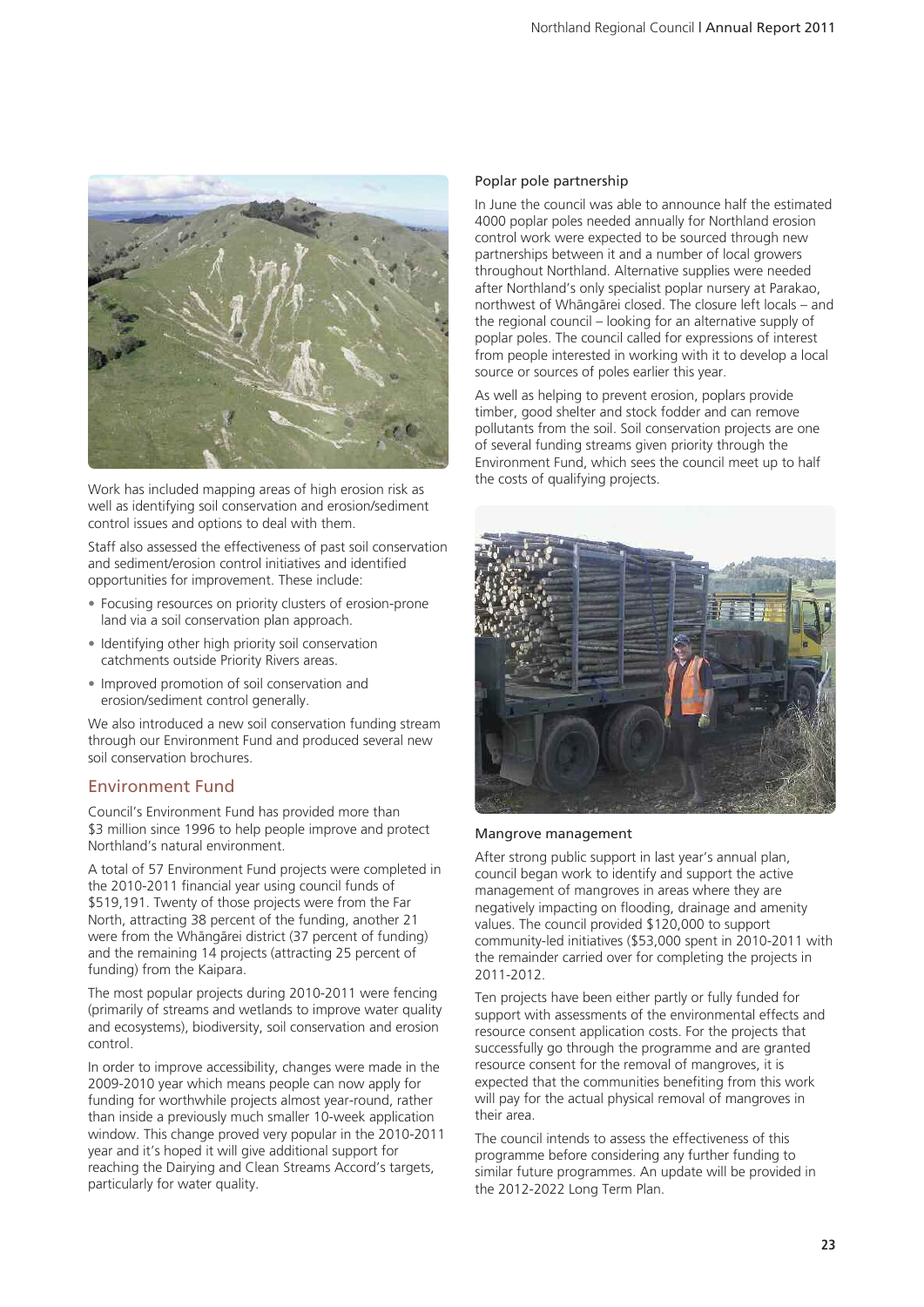## Emergency Management

The Emergency Management Group of Activities primarily contributes to the following community outcomes: Northlanders are safe and healthy; developing sustainable infrastructure within Northland and maintaining cohesive communities. The Northland Regional Council co-ordinates the Northland Civil Defence Emergency Management Group for the region. We work together to minimise the potential effects of emergencies, prepare ourselves and the community, respond to emergencies and help the community to recover. During this year tsunami sirens have been installed along areas of the coast from Mangawhai to Bland Bay as a valuable tool to warn residents of impending danger. The Emergency Management department works closely with the hazard management department and the transport sector to identify potential hazards and areas for improvements.

Key performance measures within this group of activities included debriefing after each emergency and co-ordinating training and exercise programmes for all involved agencies. The debriefings are invaluable in continually improving our response to an emergency and our communication procedures.

*Further information on the Emergency Management Group of activities including the full performance measure reporting can be found on pages 136-141 within the Activity section of this Annual Report and further information on this activity can be found on our website at www.nrc.govt.nz/civildefence*

## Emergency management – tsunami, real and fictional

Regional council staff were involved with a number of tsunami-related incidents over the past year. These included alerts and a Civil Defence response here in March this year in the aftermath of the earthquake and tsunami which devastated Japan, as well as taking part in the national tsunami exercise 'Tangaroa'. Based on a fictional South American tsunami, the exercise tested the skills of more than 90 local and national agencies in October last year. This included the activation and resourcing of the Northland Civil Defence Emergency Management (CDEM) Group (administered by the Northland Regional Council) and local emergency operation centres at all four local authorities across the region.

Lessons from this training – as well as previously developed tsunami inundation maps and community response plans – were put to good use in March this year after the Japanese tsunami. Northland's response to the Japanese tsunami marine warning on 11 March was well co-ordinated and managed, with the public generally taking appropriate action in response to the public information messages. The tsunami was linked to unusual currents and tidal movements in Northland over several days.

The Northland CDEM Group also helped fund a network of 70 tsunami sirens – most along the shores of the Whängärei district – to warn coastal communities of likely tsunami.

The first siren was installed at Ngunguru in March 2011 and the initiative will compliment a similar network of about



40 sirens to be established by the Far North District Council in future. The idea for the sirens had its genesis several years ago through the CDEM Group, whose members include the region's three district councils, the Northland Regional Council, emergency services and lifeline utilities.

The \$170,000-plus Whängärei network is jointly funded by the CDEM Group and the Whängärei District Council, with significant support from Northpower which installed and connected the sirens and provided power at no cost. The system was successfully tested in early June and was to be tested again in the lead up to daylight savings in late September.

## Get Ready Get Thru

We also produced an eight-page Civil Defence-themed magazine 'Get Ready Get Thru – your guide to staying safe in Northland' and sent it to tens of thousands of homes throughout Northland in June this year.

The document – developed in association with Whängärei's Scene Magazine – contained information on being prepared for any disaster including tsunami and flooding. It was largely funded by the Earthquake Commission (EQC) and other members of the CDEM Group.

#### Christchurch earthquake

The Northland CDEM Group's Welfare Advisory Group had an active role helping with the welfare needs of Christchurch residents relocating here (either temporarily or permanently) after the area's earthquakes. In total there were 267 people (including children) registered in Northland. Of these 12 were renal patients receiving dialysis under the care of the Northland District Health Board. Northland schools also received about 50 extra students who had either relocated with parents or caregivers or were staying with relatives.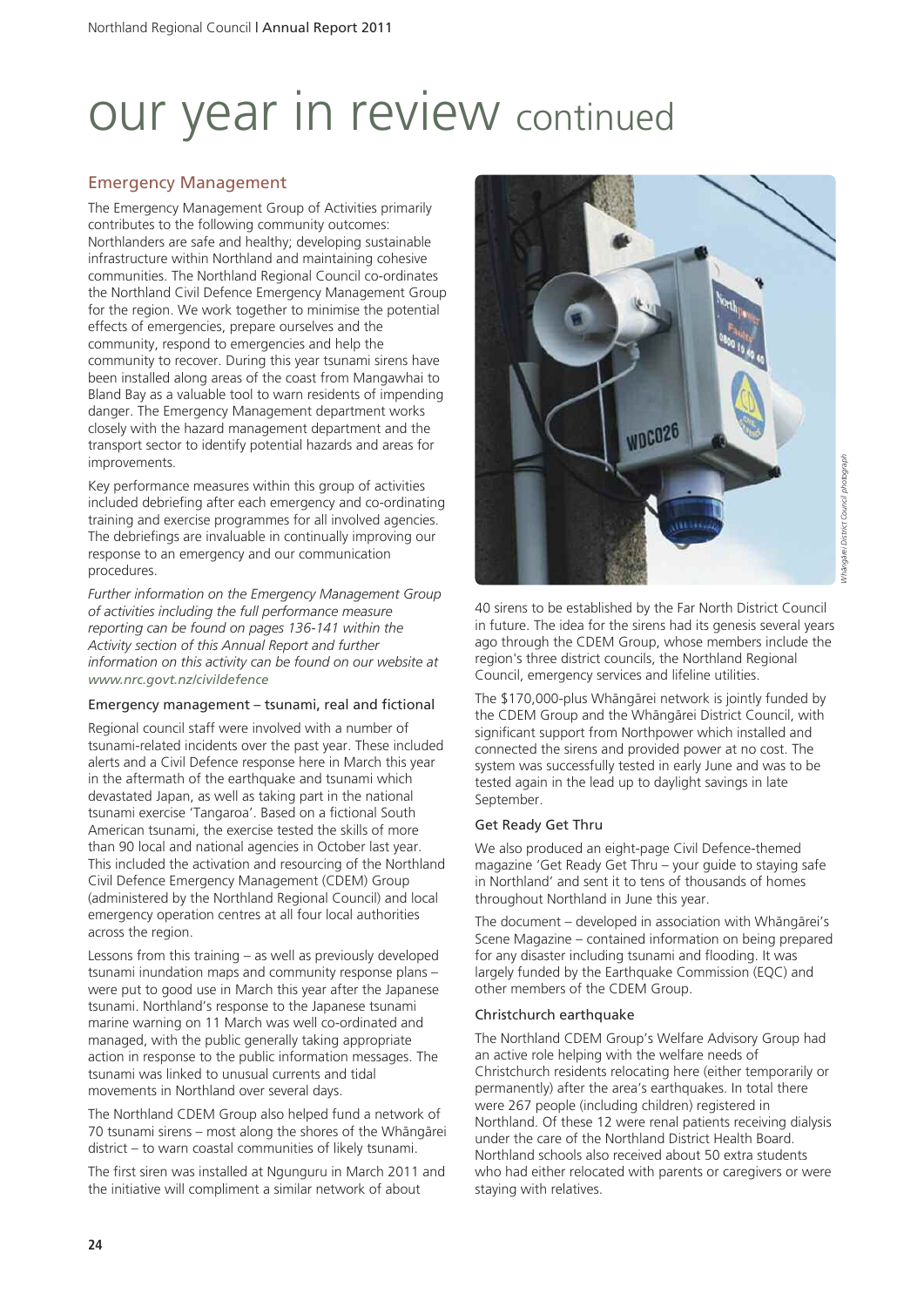## Shared Civil Defence services

In June the Northland Regional and Whängärei District Councils agreed to house the district council's new Civil Defence Officer within the regional council-based Northland CDEM office. We're now planning to review the current response and Emergency Operations Centre arrangements to see whether it's viable to share further services.

## Drought ended – by a cyclone

The Government officially declared Northland as being in the grip of a drought on 8 December 2010. It was the second official drought of 2010 and came after the driest spring on record. The Northland Drought Committee was reactivated to work with the Government and Rural Support Trust to co-ordinate a regional drought response and recovery. (Committee members included representatives of local and central government, rural support groups, the agricultural and horticultural industries, animal welfare organisations and the financial sector).

Fortunately, the second drought's impacts were much less severe than the previous summer's event and its grip eventually ended in dramatic fashion in late January 2011 with the arrival of Cyclone Wilma. Wilma dumped huge amounts of rain across much of Northland, some eastern areas receiving up to 280mm, roughly three-quarters of that falling in just seven hours. This resulted in widespread flash flooding with many landslides and road closures.

## **Transport**

The Transport Group of Activities primarily contributes to the following community outcomes: Northlanders are safe and healthy; developing sustainable infrastructure within Northland; a prosperous Northland; we have cohesive communities. The regional council is involved with transport planning, co-ordinating road safety initiatives and managing public transport in order to achieve an affordable, integrated, safe, responsive and sustainable land transport system for the region.

Key performance measures within this group of activities included reducing the number of road deaths as a result of motor vehicle accidents and effectively managing the Total Mobility scheme in Whängärei. Road deaths significantly decreased in the past year going from an average of 30 for the previous three years to 14 in 2010-2011. More details on road safety initiatives are below. Total Mobility is a nationwide scheme designed to increase the mobility of people who have difficulty using public transport. Eligible clients get 50 percent discount on door-to-door transport (usually by taxi) in urban areas. We exceeded the target customer satisfaction level with 80 percent satisfaction and maintained the target volume of trips of 35,000.

*Further information on the Transport Group of activities including the full performance measure reporting can be found on pages 82-89 within the Activity section of this Annual Report.*

## Road safety

The road safety partners have been instrumental in achieving excellent results in recent years in raising road safety awareness and assisting in substantially reducing the annual fatal crash rate and cutting hospitalisations for serious injury across the region. The 2010-2011 financial year saw 14 fatalities on Northland's roads, a 30 year low. Road safety initiatives in the last 12 months included:

- An elevated profile throughout the region with two new fortnightly road safety columns developed in the Whängärei Report and a new six-monthly Regional Road Safety newsletter produced.
- Coffee Brake promotion extended from eight cafes to 23 and an increase in sponsors (milk and coffee suppliers) from seven to 17.
- Northland Road Freight Cluster Group acknowledged as one of the most effective working groups of its type in NZ at a similar group meeting in Auckland recently – new radio advertisements regarding heavy vehicles developed and aired regularly on radio during last four months.
- New Safe Beach Driving signage developed and deployed around Northland's coastal areas.
- New Safe Beach Driving brochure developed.

## Stock truck effluent disposal facilities

Design works commenced for the Whängärei district site in Kauri with consultation underway with the landowner. Construction is dependent on the availability of local and national funding. The Kaipara district site is using a privately owned facility in Dargaville with signs erected in July to alert passing stock trucks. A new facility has recently been constructed at Pakaraka in the Far North.

## Passenger Transport

Since January 2011 the CityLink Whängärei bus route through Onerahi includes a stop at Whängärei Airport. While the bus service timetable was not altered to specifically meet arriving/departing flights (service currently met by taxi and shuttle operators) the bus service simply offers an alternative means to get to the airport and back for those who want it.

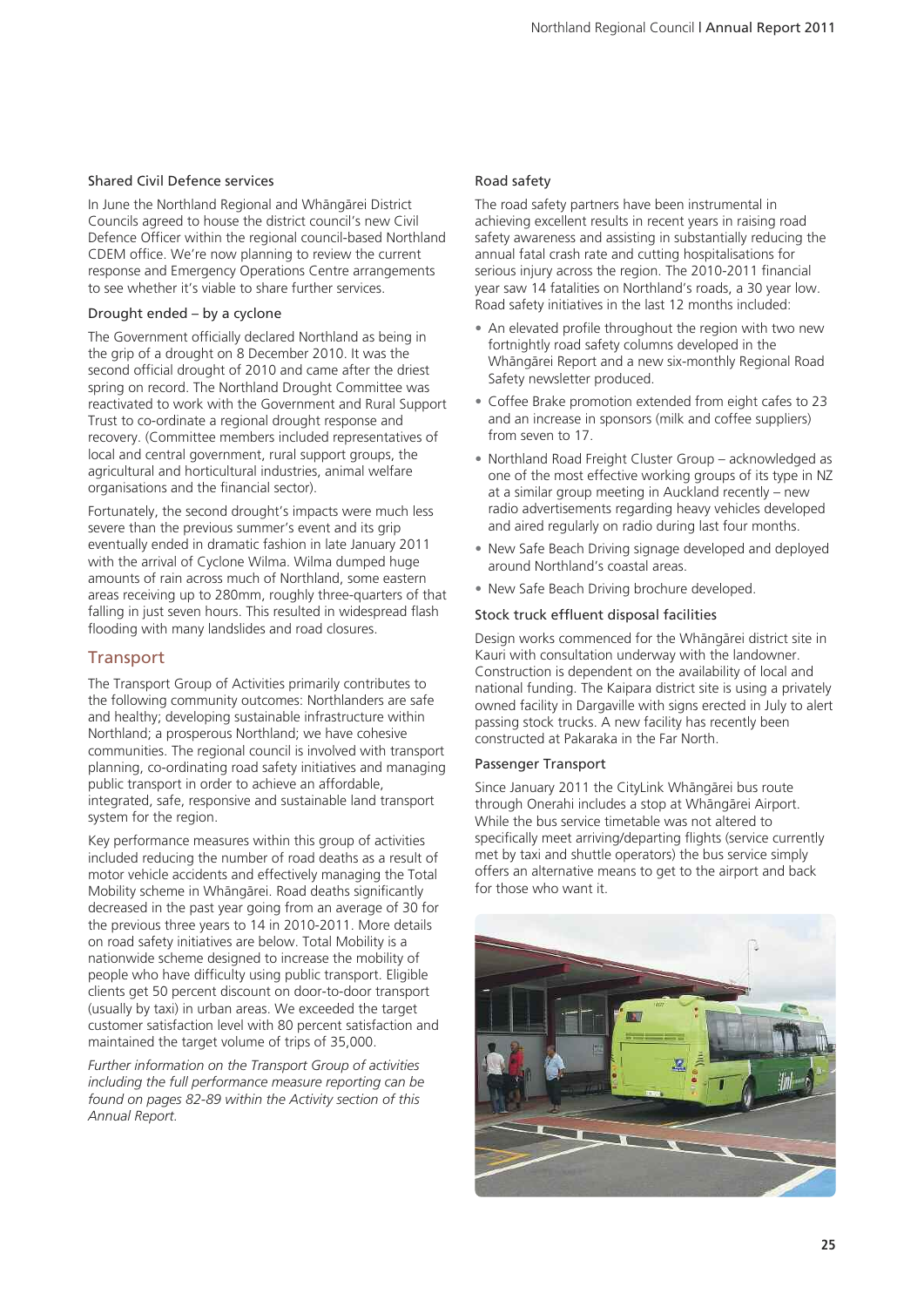## Maritime

The Maritime Group of Activities primarily contributes to the following community outcomes: Northlanders are safe and healthy; developing sustainable infrastructure within Northland; sustainably managing the natural environment; a prosperous Northland; retaining and enhancing our regional identity and Northlanders having access to recreational and leisure opportunities. We look after the navigational safety of all vessels in our region's harbours – from Kaipara in the south to Pärengarenga in the north – and around the regional coastline. We also encourage safe boating behaviour and we are ready to respond in the event of a marine oil spill. Maritime services are important in keeping our harbours safe for all users and the environment because we receive large oil tankers, cargo ships, cruise ships and fishing vessels and are the most popular recreational boating region in New Zealand. The council provides and maintains navigational safety equipment around the region, pilotage services in the Bay of Islands, mooring management, water safety advice and response to oil pollution incidents.

A key performance measure within this group of activities includes the maintenance of navigation aids (beacons, bouys, lights and signage). A six-year rolling maintenance plan is followed and this year maintenance included work in the upper Kaipara Harbour, home to several dozen navigation aids, had its general maintenance undertaken in March 2011. This work included the installation of several new buoys especially designed for strong current areas, as well as a new five mile LED light at Poutö Point and investigation of an uncharted rock in the Hargreaves Basin. The capital expenditure budget was \$60,500 and we spent \$33,156; the operational budget for harbour maintenance was \$75,409 and we spent \$53,739.

*Further information on the Maritime Group of Activities, including full performance measure reporting, can be found on pages 142-148 within the Activity section of this Annual Report and further information is available on our website at www.nrc.govt.nz/onthewater*



## Our marine environment

The 2010-2011 year was once again a busy 12 months for council's maritime team. A hydrographic survey of the Whängärei Harbour was completed in May 2011, surveying all the main channels including the Hätea River to the Town Basin (regional council's contribution was \$18,000). The survey showed there had been some shallowing in parts of the upper harbour. Dredging of the Hätea River will take place in a partnership between the regional council, Whängärei District Council and the Whängärei Marina Trust, with input from some other stakeholders. The Hätea River Working Group is managing the project.

A tsunami system for communication with key players was developed and tested at the main port for safety of shipping. A joint equipment deployment exercise was undertaken at Northport for the oil spill response team and port responders. Large skimmers, portable booms and the spill recovery vessel were part of the exercise. A total of 23 reported marine oil spills were responded to during the 12 months to 30 June 2011.

## Regional Information and Engagement

The Regional Information and Engagement Group of Activities primarily contributes to the following community outcomes: Northlanders are safe and healthy; developing sustainable infrastructure within Northland; sustainably managing the natural environment; a prosperous Northland; residents are educated and skilled; Northland has cohesive communities and retaining and enhancing our regional identity. The council has funding available to assist with a variety of eligible environmental, educational and cultural initiatives undertaken by the Northland community. Regional council funding and advice is available to all individuals, landowners, community groups, schools and iwi throughout the region *www.nrc.govt.nz/funding*

Specialist council staff host seminars and field days designed to educate Northlanders about a variety of topics linked to the environment, while others visit schools to deliver environmental education initiatives. We also produce a wide range of publications and self-help guides covering most aspects of our work *www.nrc.govt.nz/schools* and *www.nrc.govt.nz/publications*

Key performance measures within this group of activities included the awareness of the community of regional council services, promotional material and providing realtime environmental data on the council's website. Awareness has remained steady since last year with an average awareness rate of 80 percent of our main functions. Twenty-eight publications were updated and released during the year covering a wide range of the council services and projects. Real-time data that is currently updated automatically includes river levels and rainfall (every two hours) and the Kaeo River webcam (every four hours).

*Further information on the Regional Information and Engagement Group of activities, including full performance measure reporting, can be found on pages 48-59 within the Activity section of this Annual Report.*